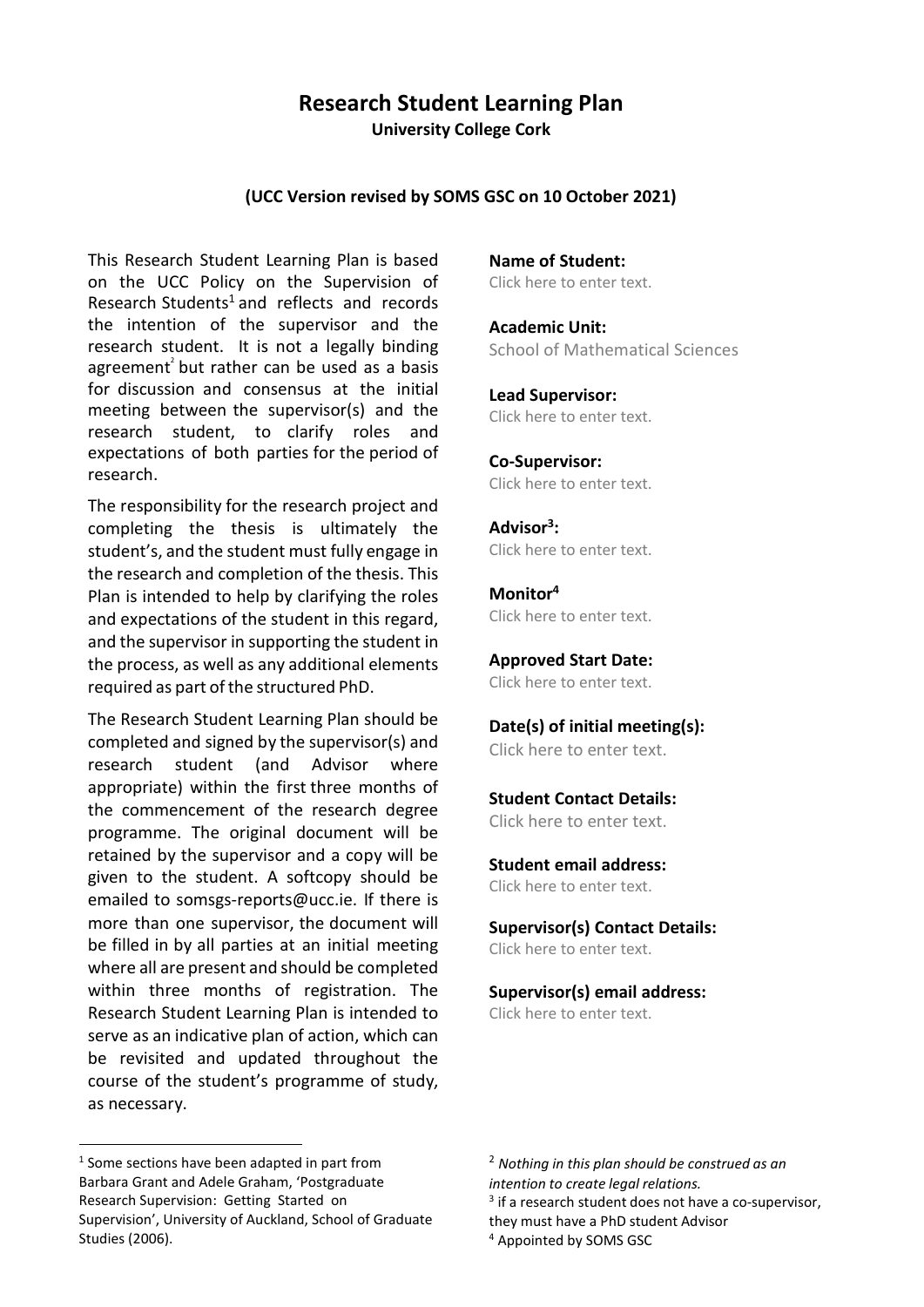### **Part 1: Meetings**

1. How frequently will formal meetings take place (bearing in mind that this may change at different stages of the programme)? Will an agreed schedule of meetings be identified in advance and, if so, what will this be?

In the case of there being more than one supervisor, how will meetings and communication between all involved be organised?

Click here to enter text.

2. How should the student and supervisor(s) maintain contact outside scheduled meeting times?

Click here to enter text.

3. How will supervisor(s) and the student record agreed actions and changes to these?

Click here to enter text.

### **Production of Written Material and Feedback**

4. How often will written work be given to the supervisor(s) and how will feedback be given (e.g. have you agreed a schedule for submission of drafts and a timescale for feedback? What is the plan for drafting and redrafting of work? If there is more than one supervisor, how will this be managed?)

Click here to enter text.

### **Formal Research Student Progress Review**

5. Which Graduate Studies Committee will be responsible for the research progress review of the student?

Click here to enter text. School of Mathematical Sciences GSC

6. When will the student's first research progress review take place according to the SOMS Research Student Progress Review? Specify a tentative date for the 3-6 month review.

Click here to enter text.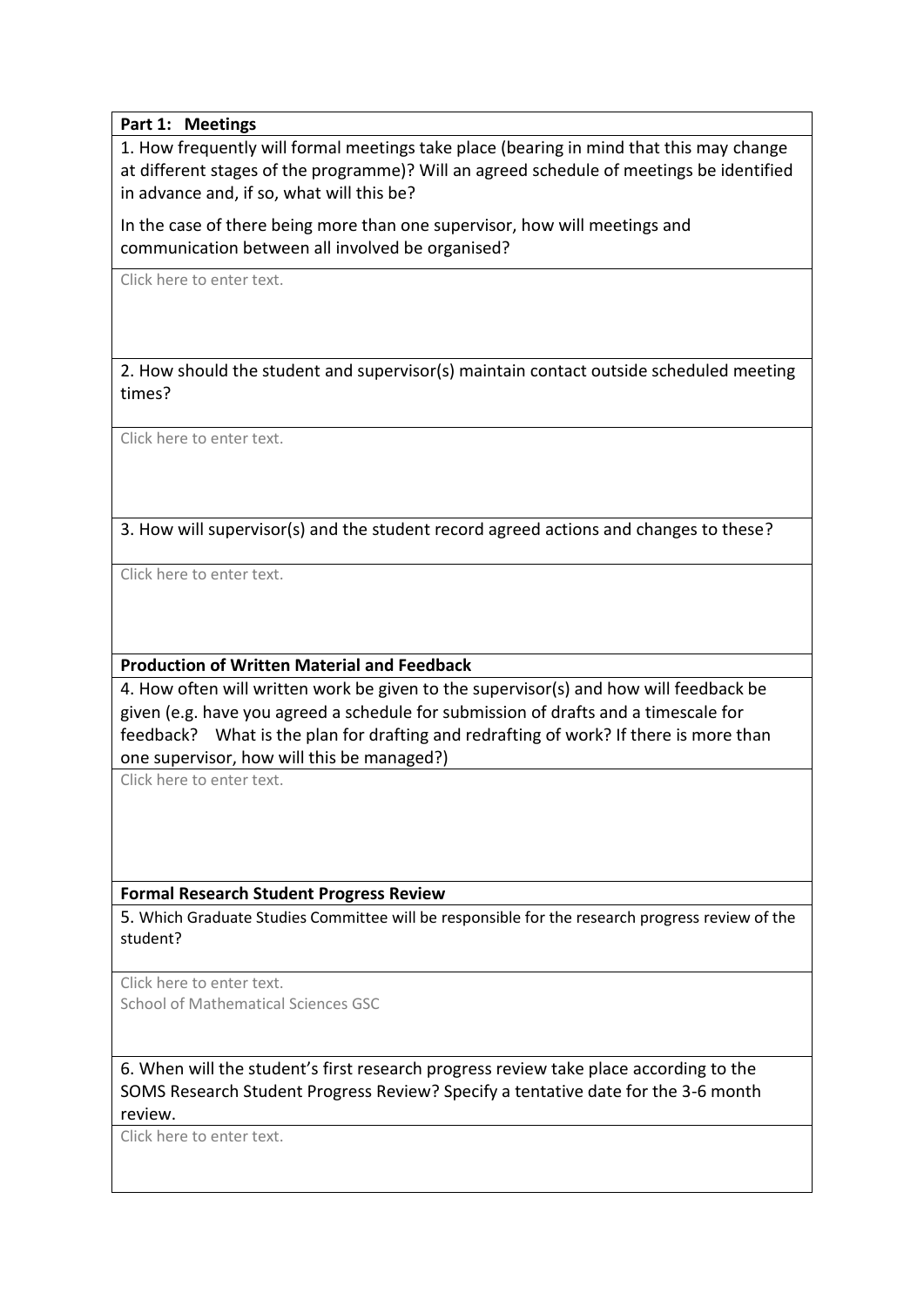#### **Leave**

7. How will any absence longer than one month on the part of either supervisor or research student be managed?

Click here to enter text.

#### **Duties and Expectations**

8. Please specify any other expectations requiring clarification with regard to teaching hours, demonstrating etc.

Click here to enter text.

### 9. Please consider and record any other issues relating to supervisor/research student interactions that require discussion or comment

Click here to enter text.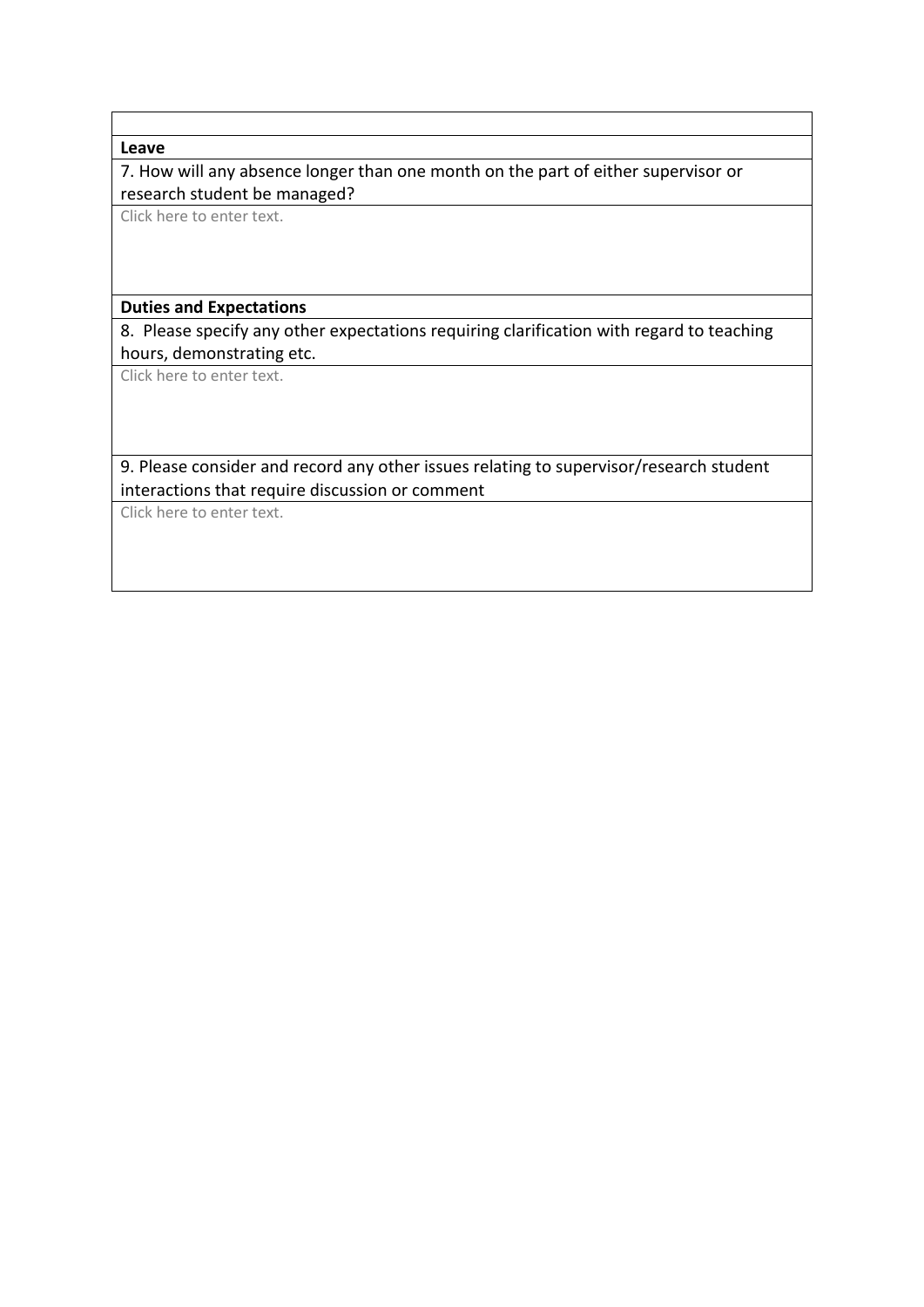**Part 2a: Training Needs Analysis\*** The following table should be filled out to identify existing skills gaps as outlined in the *[Irish Universities PhD Skills Statement](https://www.iua.ie/news/?c=publications/view/iua-graduate-skills-statement-brochure-2015/)*. While undertaking a major research project will in itself help to develop some of the skills listed below, [modules](https://www.ucc.ie/admin/registrar/calendar/postgraduate/Doctor/page008.html) for postgraduate training are also available. In addition, credits may be obtained for modules and courses taken outside UCC.

| <b>Skills</b>                                                                                                                                                                                                                                                                      | Skills Gap<br>Identified<br>tick for yes | Plan for acquiring skills (e.g. through<br>completion of PG modules) |  |
|------------------------------------------------------------------------------------------------------------------------------------------------------------------------------------------------------------------------------------------------------------------------------------|------------------------------------------|----------------------------------------------------------------------|--|
| Research Skills<br>and Awareness                                                                                                                                                                                                                                                   |                                          | Click here to enter text.                                            |  |
| <b>Ethics and social</b><br>understanding                                                                                                                                                                                                                                          |                                          | Click here to enter text.                                            |  |
| Communication<br>skills                                                                                                                                                                                                                                                            |                                          | Click here to enter text.                                            |  |
| Personal<br>effectiveness and<br>development                                                                                                                                                                                                                                       |                                          | Click here to enter text.                                            |  |
| Career<br>management                                                                                                                                                                                                                                                               |                                          | Click here to enter text.                                            |  |
| Team-<br>working and                                                                                                                                                                                                                                                               |                                          | Click here to enter text.                                            |  |
| Entrepreneurship<br>and innovation                                                                                                                                                                                                                                                 |                                          | Click here to enter text.                                            |  |
| Other                                                                                                                                                                                                                                                                              |                                          | Click here to enter text.                                            |  |
| * This section is not required for students on thematic programmes or practitioner doctorates. Such students should<br>module requirements for<br>their programme as outlined<br>refer<br>to<br>calendar<br>on<br>the<br>College<br>αt<br>http://www.ucc.ie/calendar/postgraduate/ |                                          |                                                                      |  |

### **Part 2b: Modules and Training**

10. Please summarise the agreed modules to be taken.

Click here to enter text.

11. What is the timetable for completion of these modules? It is important for the student and the supervisors to map out the most appropriate times to take particular modules and other training.

Click here to enter text.

12. How frequently will supervisor(s) and the research student review training needs? At minimum this should be considered as part of the Research Progress Review process

Click here to enter text.